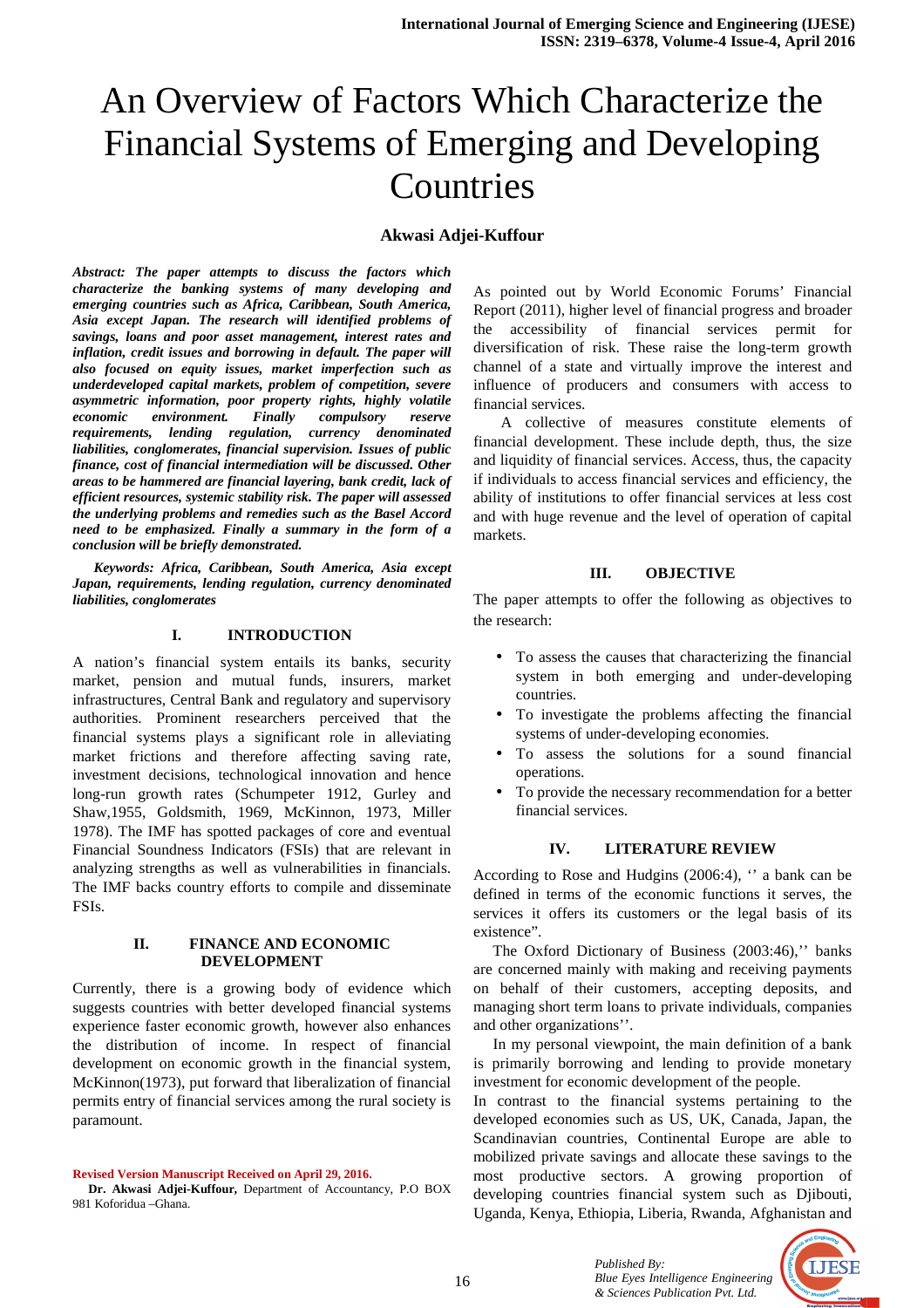Chile are unorganized and fragmented. There is lack of transparency and dependence on international sources of finance.

 These factors create complexity for the government to be able to regulate the monetary supply or curb external exchange reserves. This results in monetary system by which the affluent have the opportunity to capital while the bulk of the population within the society is compelled to depend on the unorganized, unregulated monetary system that constraints people access to capital, accelerates the cost (interest rates) of capital. Relying on international sources of capital for the reason being that internal savings seemed not to offer the relevant capital for economic development. Under-developed economies are in the position to borrow from developed countries and international financial institutions such as World Bank, IMF, International Finance Corporation for reconstruction for development . As a consequence, have massive external debts. Aftermath to the 1970s, the debt were really small and goes with concessional (less) interest rates and to the governments or International institutions, had wide repayments periods. Prior to the shock in 1973, Commercial banks flush with 'petrodollars' for the reason being that they were fundamental sources of loans to under-developing countries . In sharp contrast to International levels, Commercial Banks charged expensive interest rates and had shorter repayment time. This situation was burdensome as developing countries had to borrow huge money to settle the rising costs of oil imports, a crisis which developed countries had to cut down their imports, leading to a fall in commodity prices.

 As a result between 1990 to 1997, the external debt of Less-developed states grew from \$68.4b exceeding to \$2 Trillion, a jump exceeding 250% debt service payments push up a related percentage to \$250billion in 1999.

 The World Bank categorized fort-eight countries as seriously in debt, implies the most vulnerable to default. Most are West African states such as Ghana, Togo, Benin, Dakar, Guinea Bissau, Guinea, and others countries such as Uganda, Tanzania, and many Asia countries and that of Argentina and the Caribbean.

 In these countries, there is a financial market imperfection such as underdeveloped capital markets, resulting in limited corporate bonds, and commercial paper, and limited competition within banks that lead to monopolistic or oligopolistic market structure and pricing practices, and segmentation, serious asymmetric information, poor financial safety makes financial systems in developing countries unattractive business.

 In many parts of the developing states, commercial banks tend to occupy the financial system, equity issues are constrained or non-existence, as firms are frequently familyowned .But, despite privatization and cross-border acquisitions have improved in current years ,the level of banking sophistication in many countries financial system in less-developed economies is still stagnant in terms of development in developed markets namely the swift development of non-bank intermediaries, the movement toward the 'originate and distribute' model in respect of banking and the development of opaque, off-balance sheet instruments.

 There are poor property rights and inefficient legal systems that in effects lead to contract enforcement very cumbersome and stimulate collaterized lending. Bankruptcy law characteristically offers small creditor at a disadvantage position. This invariably leads to poor intermediation, rising costs of capital, rise in collaterization rates, and less recovery rates for creditors. McKenzie (2010, p.199), provides detail explanation that developing countries may magnify distortion in that there is'' highly volatile economic environment, due to the high incidence of domestic and external shock, which include large foreign capital inflows, followed by abrupt withdrawals or sudden stops, may fuel unsuitable lending booms, as for instance East Asia in the early 1990s or indifferent stage of economic development, or in Eastern Europe and Central Asia in the 2000s''.

 Despite developing countries suffer and depend greatly on exports to financed governmental income and settle loans, a fall in exports minimizes government which either has to reduce expenditure, or manage a budget deficit.

 In developing countries it is quite cumbersome for the state to accumulate capital through taxation. This is because income levels are relatively small and hence the tax systems framework within the population is small as compared to the developed states, the tax regime is vigorously enforced. Thus, most of the developing countries such as Mali, Burkina Faso, Sri Lanka, Rwanda and a host of others face the problems of levying taxes. This is perhaps attributed to absence of information concerning markets for traded goods and lack of illiteracy level accounting for 30%. There is also absence of commercial organization, operations and lack of efficient resources for civil service that is incapable of levying taxes in the economy.

 It should be argued that under-developing countries banking seemed to be less competitive, are heavily taxed, and suffer increasingly rate loss than OCED states. Hence bank spreads seems to be heavily broader, for example in Uruguay, the size or scale between average deposits and loan rates is still surpass 15% grade until 1981 despite cut needed in reserve ratios of oligopolistic structure in terms of banking systems. Fragile asset management comprises poor loan book because of massive exposure in some sectors, regulators use exposure constraints. In the light of this, breaching the regulation may be damaging entirely. Deficiency in the management of failed financial institution such as banks, mortgage lenders, brokers and fund managers is demonstrating negative impacts of developing countries financial systems in countries such as Sudan, Somalia, Zimbabwe, Haiti, Yemen etc.

 The financial crisis that hit the banking industry as a result of cut in bank credit and a struggle in terms of liquidity. Few institutions had to shift to trade credit. The side-effect of these problems linkages reduced the efficiency of the credit allocation mechanism, increasing the effective cost of credit to would-be borrowers in the poor economies. Historically, the Mexican banking systems is seen to be characterized by two qualities that seemed to prove dramatically resilient over period of a rising level of concentration and denominator across the private sector. Partnership relationship between bankers and the government started to reveal as the state's capacity to regulate the financial system started to escalate in the 1970s,



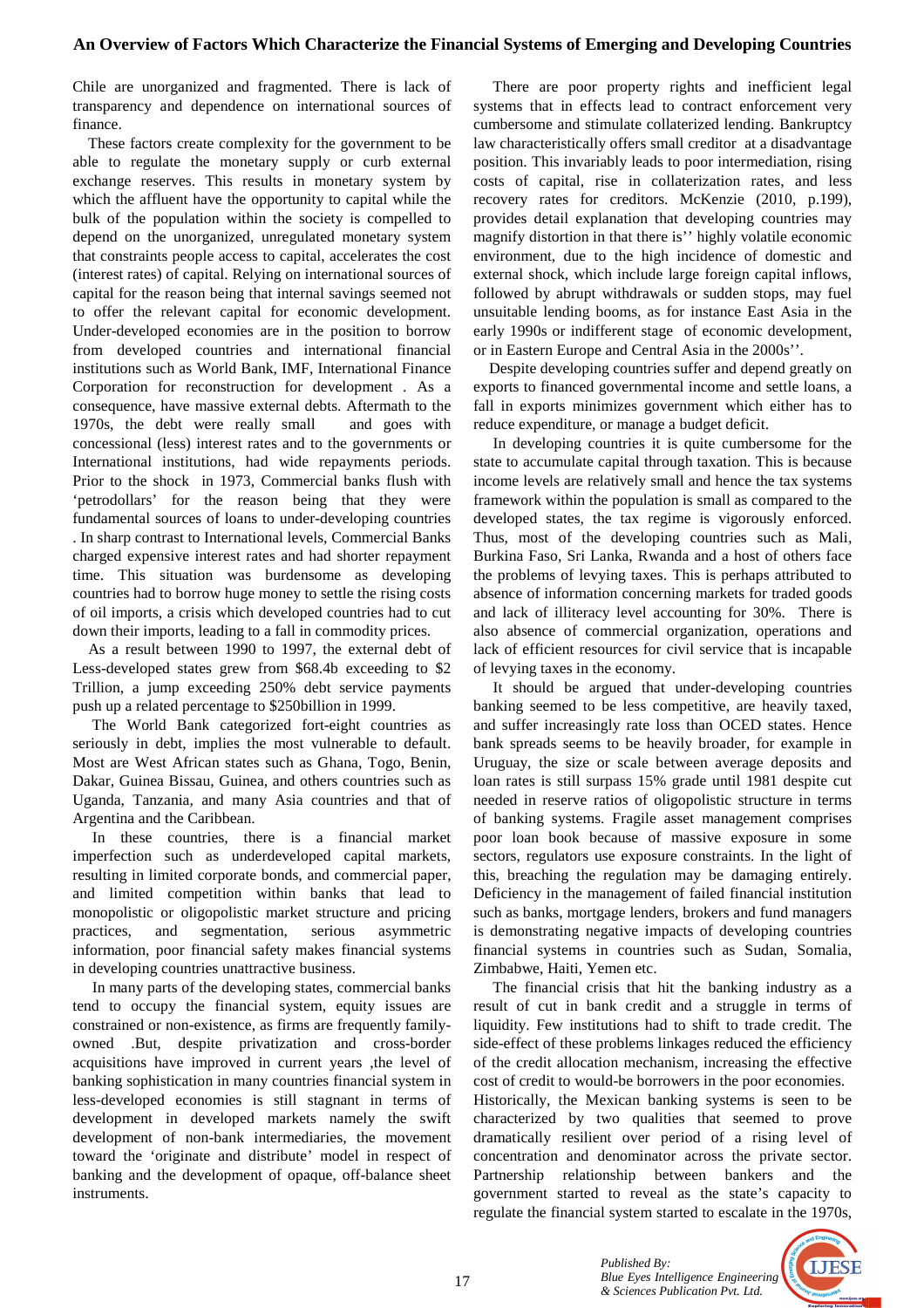private bank learned to shift capital across similar conglomerate. Government determination to control credit allocation seemed to be on the high pedestal and fluctuated by bankers' speculative operations, regulation, evasion, and facilitation of Capital flight. At a period between 1980 and 1990, Central bank had lost the capacity to regulate the transfer of credit in the financial systems.

 Brazilian Policy makers were skeptical that external bank penetration would be an antidote of the two endemic problems within the banking system. Firstly, lack of insufficient long-term credit offering and rising interest rates.

 Also, like Salina's technocrats in Mexico's the economic team is under pressure in that banking opening may damage the government informal control regarding the financial system .

 In Indonesia, the banks and particularly their corporate clients had huge uncertainty or unleashed external currencydenominated liabilities, exposing them to quick transfer in the exchange rate. Additionally, a growing proportion of Indonesia's biggest private banks came under industrial conglomerate; the banks lent widely to comparative groups, often, in breach of legal lending constraints and lacking adequate risk regulation and hence widen financial system to massive credit risk. Also, bank in Indonesia's ability to supervise and regulate the banking institution-that had undergone explosive growth in the aftermath was seemed to be poor and prone to political intervention.

 In South Korea, conglomerates accumulated huge amounts of external currency-denominated liabilities at the late 1990s in loan derived from banks and non banks systems. Unlike Indonesia conglomerates, Korea's corporate giants permitted to manage its banks, however, the 'Chaebol' acquired a handful of non-bank financial institutions, by which ownership limitations was not applicable.

 In Malaysia, there was lack of effective monitory in respect of Merchant banks' potential borrowers. This demise of financial surveillance and regulation implies there were mere vulnerabilities.

## **V. VARIOUS SCHOOLS OF THOUGHT THE CLASSICAL SCHOOL**

Beginning with the classical view, Thornton (1802) and Bagehot (1873) explains at length at the Mothers Bank of country such as Bank of England or Bank of Ghana should follow normal banking principles but should lend freely at times of crisis. While commercial banks may constrain their lending during such periods . Bagehot urges the Bank, as manager of the banking system reserve, to lend freely, bodily to stop panic' (p.64). Two rules are applied by Bagehot; first, loans should only be made at a penalty rate, to prevent the greater number of applicants who do not require it. And secondly, that at this rate these advances could be made on all good banking securities' (p.187-8) .Bagehot complains that the bank's Discount Office restricted itself to discounting good bills during the crisis.

"Lending policies required the banks to confine to short – term, self-liquidating paper growing out of actual commercial, industrial and agricultural operations' (Timberlake, 1993, p.255). Strict adherence to these

eligibility criteria prevented the central banks from providing sufficient accommodation to solvent member banks on several occasions.

# *A. The Monetarist School*

Turning to the monetarist perception, Godfried and King (1988) claim that open market operations are adequate to absorb the overall liquidity level. There is no need for discount window loans in individual banks. Connecting the monetarist view to the classical doctrine. Humphrey (1989b) forecasts that Bagehot would have backed the application of OMO for lender of last resort motives.

 The monetarist school attributes banking crisis to reductions in the monetary base. If only the central bank would avoid a fall in the monetary base, a banking panic would be resolved or resurrected. Friedman (1968), for instance, pointed out that the Great Depression of the USA in 1929-33 to the deflationary policies of the Federal Reserve system 'which forced or permitted a sharp reduction in the monetary base' (p.3). Kadlor (1983) critics Friedman on the grounds that the Federal Reserve increase the monetary base during the Great Depression, as demonstrated by the statistical table in Friedman and Schwartz (1963). The argument is that structural linkage between monetary aggregates and the economy tend to break down during periods of panic. While the monetarists focus on exogenous behaviour in terms of the money supply, most components of the money supply as its roots from endogenous factors, such as bank credit.

 One remedy to the problem of determining the right magnitude of increasingly- powered money during a crisis is to shift from the fundamental control to interest rate control. The monetary authorities supply an elastic currency to absorb precautionary demands to covert deposits into currency. In the absence of ascertaining what a sufficient level of money supply is during a banking failure, the central bank stands ready to carry out OMO at the rate of their choice. The aggregate demand for reserves will then be relieved at high rate. This approach is spearheaded by Godfriend and King (1988). In conformity to the classical doctrine, the proposed that the last resort lending rate should be safeguarded and fixed above normal market rates to reduce any government subsidies. But, the monetarist school does not specify that interest rate should be stabilized through central bank. In period of banking crisis there is a rush to quality and the spread between rates on high quality paper, such as Treasury bill, and paper of lesser quality, such as bills of exchange or commercial bank, tends to broaden because of rise in credit risk. It raises a question as to whether the central bank also needs to stabilize the interest rate on the latter type of period so as to stem a crisis. This point out the question of how sound the interbank market for reserves operates in periods of crisis. In a world of perfect information, solvent banks are cut-off from interbank market. Furthermore, the classical doctrine holds that the central bank ought to lend freely to liquid but solvent banks . However the classical writers fail to interpret how to differentiate between solvent and insolvent institutions.

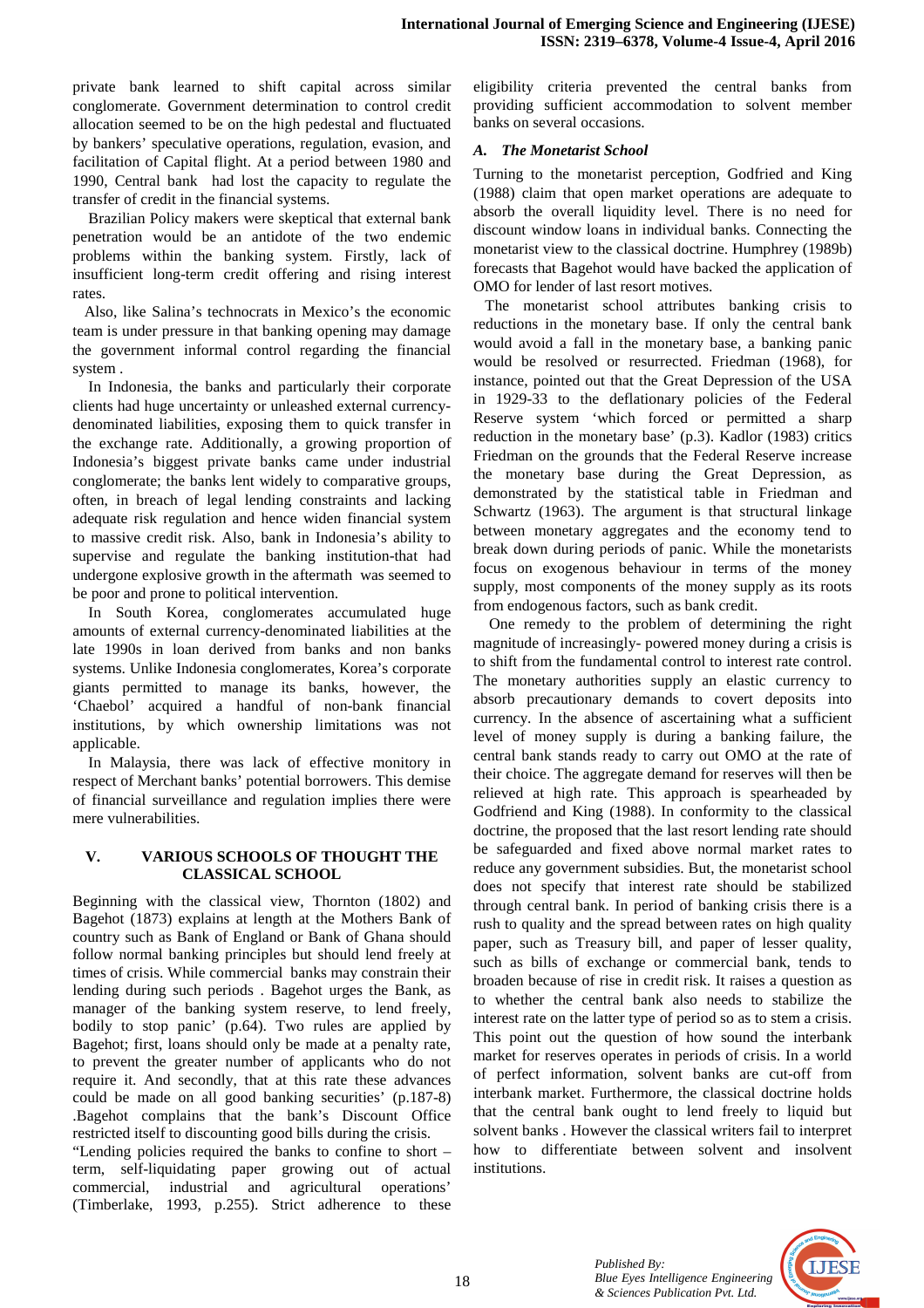#### *B. The Modern-Pragmatic School*

Goodhart (1988) claims, however, that the development of non-competitive central banks provides them an advantage over the market players. While a bank in turmoil's may be unwilling to show information to its competitors, it can inform the central bank on a confidential basis. Furthermore, the proportions of the modern-pragmatic view (Solow, 1982; Goodhart, 1987; Summers, 1991) argue that the social cost of a bank failure may surpass the private cost in some respects. This in turn may justify discount window loans by the central bank-acting for the public good instead of stimulate by profit objectives-individual banks. The modern-pragmatic school explicitly recognizes the information problem in such LOLR lending. The bases of the problem lies in the doubt concerning the true value of a bank's loan book as the creditworthiness of a bank's borrowers is private information (Leland and Pyle, 1977; Diamond.1984). As a result, growing proportions of banks loans in Ghana are illiquid and cannot be marked to market. Saddled with adverse news, or just rumours, concerning their bank, depositors can withdrawn their claims at demand causing a bank failure.

 However, if a bank needs to liquidate its loans after having utilized its liquid assess, it will confront a 'lemons' issues and can only sell its loans at a considerable discount (Akerlof, 1970). However, a run on a bank may precipitate runs on other banks with a similar asset structure. The role of the LOLR is then to stop such a chain reaction in its earliest levels. Given the inherent difficulty of valuing the assets of a bank, it is obviously uncertain to differentiate illiquidity from insolvency at the time the LOLR must act. As a result, the LOLR has no choice but to lend even when it knows the bank's solvency is in doubt.

## **VI. PROBLEMS FACING FINANCIAL SYSTEMS IN TRANSITIONAL & DEVELOPING COUNTRIES**

The main problems facing the financial systems in developing countries are as follows:

 The cost of financial intermediation means the relationship across cost of borrowing and net returns on lending. The World Bank (1974;40), " finds that just the administrative cost of an efficient agricultural credit institution lending to small farmers equal 7-10 % of its aggregate portfolio''.

 Hanson and Rezende (1986) are able to demonstrate increasingly bank operating costs in poor economies with rising inflation rate and lack of competition.

 Operating cost across financial institutions such insurance, brokers, stock and equity markets and the accompanying spread across deposit and loan rate is seen to be inordinately up in the whole of Central African countries.

 Delinquent rates may move up in under-developed states for a variety of reason. Cultural dimension undoubtedly play a negative impact. The idea surrounding repayment is unfamiliar in a host of countries such as Sri Lanka, Rwanda. In circumstance of government involvement in credit programmes, recipients often are not able to distinguish loans from grants.

 As echoed by Choi (1991: 67-68),'' Korea provides a surprising example of high levels of non-performing assets

in the banking system. The restructuring of episodes, that happened in the 1969-1970, 1972, 1979-1981 are eloquent testimony to the existence of a vicious cycle of financial repression generated by the strategic independent between the government and the business''. Financial layering is backed with preferential rediscount system for instance in Indonesia, A three-tier financial structure comes into play in Korea, and also in India, with county co-operatives borrowing from National Agriculture Co-operatives borrowing from the state Agriculture Co-operative Federation, and vice-versa. Brazil seemed to have a Two-Tier financial structure involving three federal institutions finding capital to second-stage financial organization like the commercial bank, investment bank and development banks. Comparatively, an instance of financial layering is seen in countries such as Colombia, Thailand, Morocco, and parts of Central African countries.

 The key to financial layering is to direct credit to priority activities and to reimburse the final lender incompletely for the backing. Unfortunately, these supply-lending approach are limited with extra increasingly cost.

Examining North Africa, 'throughout the region, financial systems are still dominated by bank intermediation (Settino, 2004),( European Commission 2004) Bond markets are still undersized particularly in their private components, but a small current issues by Morocco, Tunisia, and Egypt companies for better path or channel.

 In Tunisia, nearly one-third of the banking institution is recently controlled by foreign intermediaries. In Morocco, more than 25% of the system's aggregate assets are from foreign controlled .In Egypt, privatization have translated in between 2004 to 2006 , the control exceeding one-fourth of the state's banking institution from the government to the private sector.

 There have been a growing proportion of constraints to capital market in Turkey. There has been a weak accounting and auditing, interlocking ownership and control of banks and business corporations, inadequate bank financial intermediaries to build up capital support services, insufficient secondary markets and finally insufficient supervisory approach. ,Prasad (2009). These issues are more relevant to middle-income or emerging market economies. Among low-income economies, the emphasis may need to be more on getting the basic elements of the institutional framework right, including the legal and regulatory frameworks, corporate governance, accounting and auditing standards. Strengthening and Improving Banking Systems. In major Asian emerging markets, the financial systems remain largely bank dominated.

Crisis surrounding a government-permeated banking institution.

Financial turmoil that is mainly offset by government interference within the banking system is seen as gradual affairs. The underlying characteristics are set down below:

- Macroeconomic shocks which raises the variability of inflation, exchange and interest rates, or capital flows.
- Weak credit decision and inept management of credit risk that are frequently related to government influence on credit allocation.
- Government ownership as regard to huge section of the banking institution is constantly a symbol of

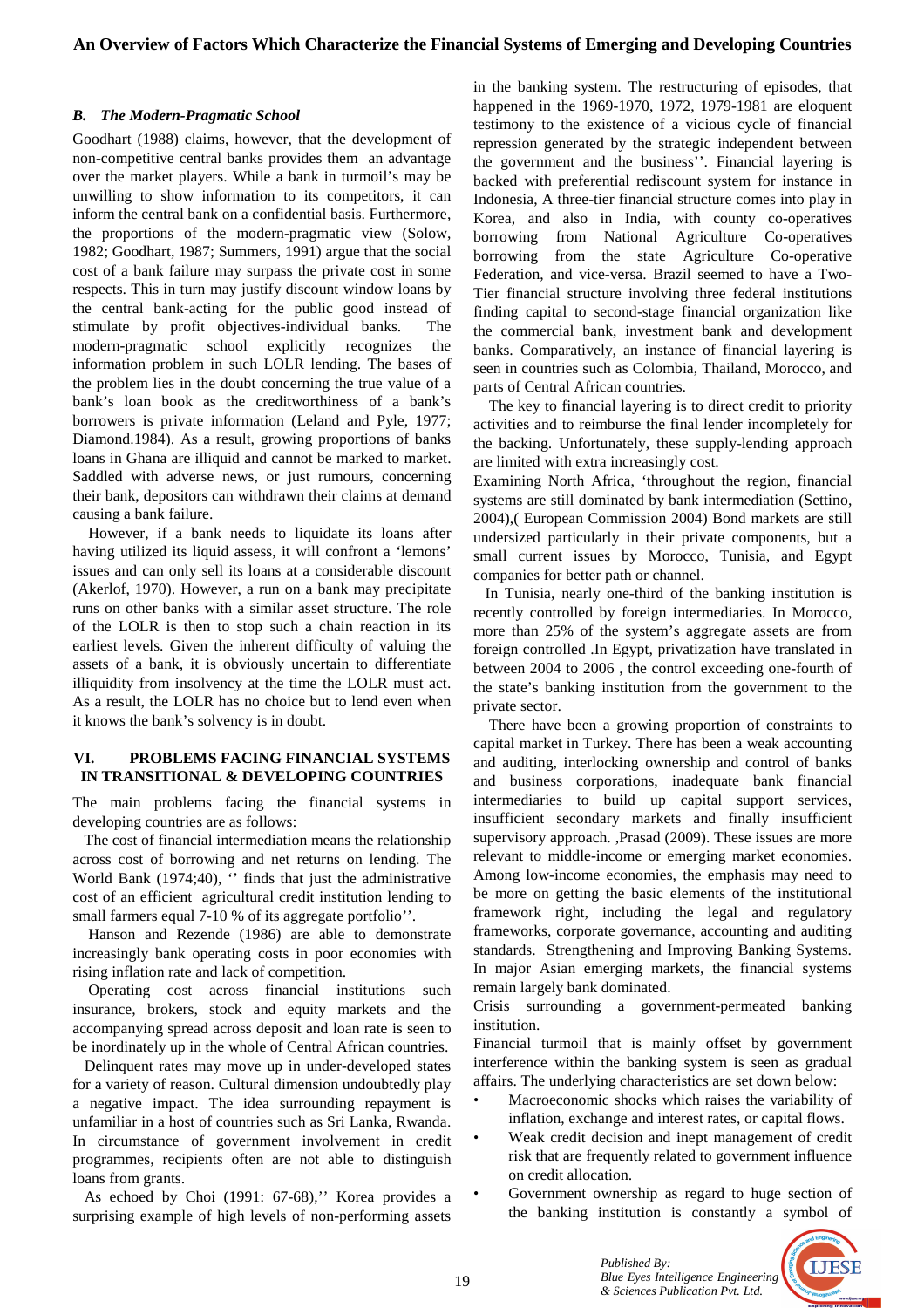constraints to emerge, but as demonstrated, despite the lending of private banks can be under government control .

- It is frequently certain to get data on the proportion of lending which is at the free discretion of banks, which does not come strict scrutiny of compulsory deposits. The compulsory component investment as regard to government securities or lending to particular borrowers, alternatively to fund whose disposition comes under the judgment of the bank.
- The borrowing culture emerged from the central bank frequently involves some level of formal control over the bank bank's utilization concerning credit. For example, a borrowing of 25% deposits is a warning sign.
- The side within the budget deficit is likely to assist timing in that damage may offset rising dependence within the banking institution.
- The magnitude of clear financial intermediation tax system is seen as an indicator of government dependence within the banking institution. That is, a rising degree of government subsidy within the banking system is likely to demonstrate that the institution had sunk into a level of reliance, certainly as result of former government pressures.
- Deficiencies in supervisory policies in areas such as capital standards or restrictions on insider activities.

## **VII. DATA COLLECTION INDICATING EARLY WARNING**

Ruling across a specific syndrome: Every bank underlying constraints can frequently be indicated through skillful design of standard techniques for instance peer group assessment.

Structural indicators: Demonstrations for macroeconomic shocks. The endogamous nature of this kind of turmoil has evenly transparent features. Normally asset price movements, quick growth regarding lending particularly property transactions and for stock market financing positions, capital transmission within: The underlying factors does shows the underlying symbols in terms of banking failures financed asset price boom that seemed to be immaterialized.

- Total balance –sheet as well as operating account data highlighting unsound banking. A case in point is the growth as regarding aggregate lending, the loan-todeposit ratio, and dependence in terms of foreign borrowing. Increasing values of each envisage a financial environment which is likely to be targeting its resources in growing manners than only financial. Furthermore, from operating accounts, the gross interest margin, demonstrating profit and the non-interest income in terms of aggregate income .
- Particular indicators for macro-cycles: Swift growth in terms of aggregate banking lending for instance estate developers should be utilized as a gap between current direction values of the price of real estate property as well as equities. Huge aggregate portfolio of inflows in capital would be a caution.
- Additionally, an extra source of information, not constantly seen to be available, however stating to a

trend in which gathering of data could show some headways.

- Indicators of weak management and other microeconomic deficiencies: In assessing the system for poor management, it should be pointed out that banks are financially efficient, and whether they are being managed in better way through honest individuals.
- Indicators of a government-permeated banking institution; Structural characteristic that point out the potential for crisis of this nature.
- The lending proportion with the judgment of banks comes under compulsory deposits and within the framework of major banking activities. The government ownership of a huge section regarding the banking system constantly a symbol of constraints to emerge, despite symbols of the private lending of banks can be regulated by government.
- Borrowing from the Central Bank frequently involves some level of formal control over the banks application of credits, it should be pointed out that, there is the need for prudential symbols.
- The magnitude of clear financial intermediation taxing system is an indicator of government dependence on the banking institution. Also a greater magnitude of government subsidy within the banking institution comes under state reliance, certainly due to previous government intervention. To be able to measure theses needs some work of methodologies that can be developed and utilized in growing examples.

## **VIII. DESIGNING FINANCIAL POLICY TO MINIMISE VULNERABILITY OR REMEDIES IN THE FINANCIAL SYSTEMS**

-Legal and Information Infrastructure: Financial systems require developed legal and information infrastructure to function very well. Empirical evidence demonstrates firms are in the position to access external finance in nations where legal enforcement of stronger (La Porta et al, 1997, Demirgue-Kunt and Maksinnvic,1998, Beck, Demirgue-Kunt and Mackisinovic,2005) and that better creditor protection raises credit to the private sector (Djankov, McLeish and Shleiter( 2007). More effective legal system permit more flexible and adaptable conflict resolution, increasing firms access to finance, in states, where legal systems are more effective, financial systems lesser interest rate spreads and arte more efficient.

 Time availability of good quality information is equally useful, for the reason being that this support to minimize information asymmetries between borrower and lenders . The collection mechanism and use of borrowing history and other information necessary to household as well as small business lending-credit registers-have been swiftly increase in both the public practice sectors Miller (2003).Computer technology has also to some extend facilitated the amount of information which can play a useful role in this process, and while setting up of public credit register is likely to discourage private penetration.

 Regulation and Supervision: With the interventionists' approach, where government intervention is viewed as the remedy to market failure Stigler (1977). With this view, vigorous supervisors are expected to ensure stability of the

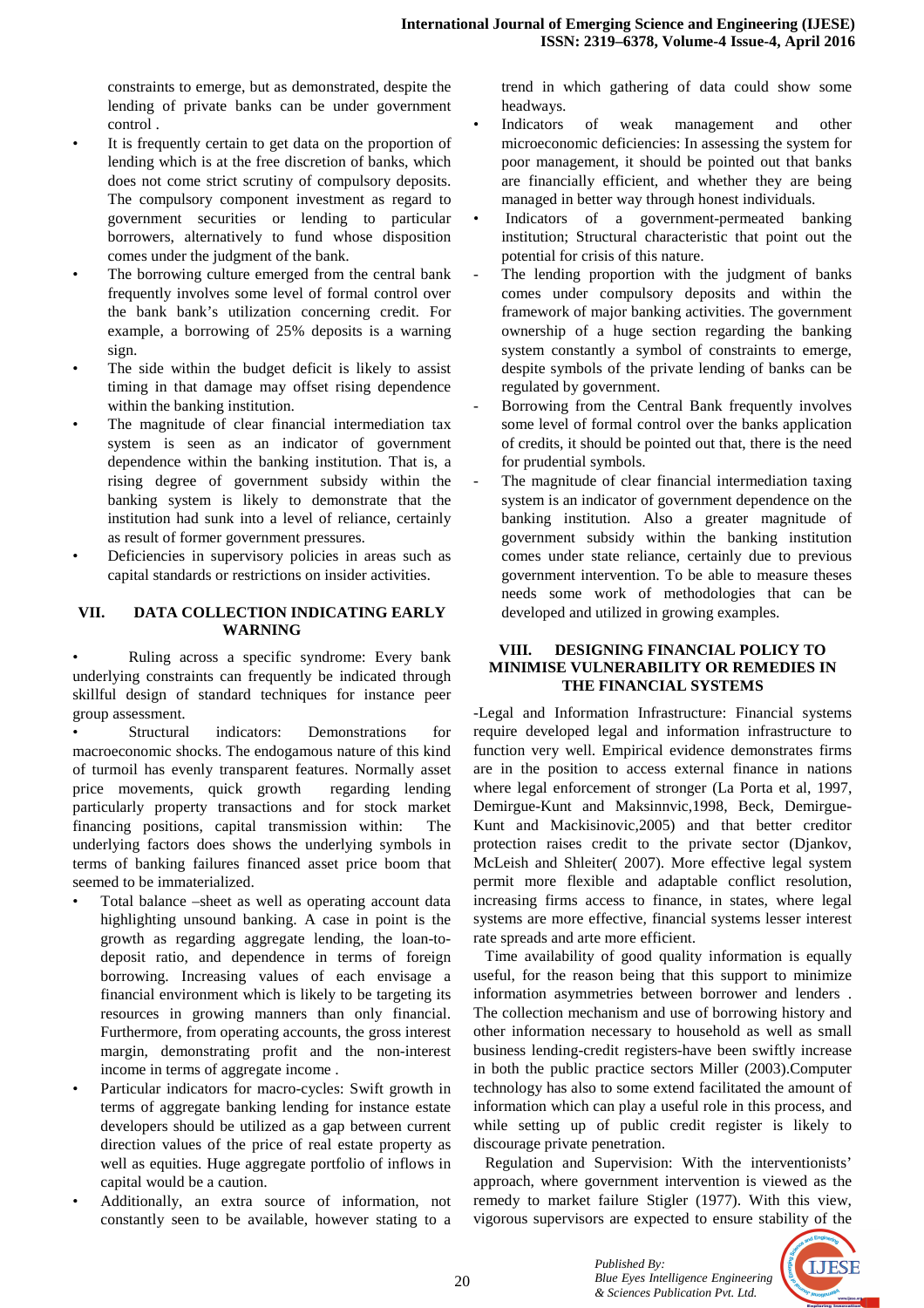# **An Overview of Factors Which Characterize the Financial Systems of Emerging and Developing Countries**

financial system and guide banks in their business decisions through regulation as well as supervisor. To the scale which offering by and large have limited capital and the expertise in making business decisions and comes under political and regulatory captures, this mechanism is likely not to be carry out successfully (Beck er and Stigler,1984, Haber et al,2003). Between the two polar lies the private empowerment view of financial regulation. This assertion simultaneously recognizes the potential usefulness of market failures that suggest that supervisory agencies do not relevantly have incentives to soften market failures, where there is a significant function for governments in enhancing the capacity and incentives of private agents to solve information and transaction costs, so that private investors can facilitate effective governance over banks. As a result, private empowerment views emphasis to offer supervisors with the responsibility and authority to stimulate banks to disclose perfect information to the public so that private agent can more effectively monito r (Barth, Legrive and Levine, 2006). Empirical evidence clearly backs the private sector empowerment view. While, there is little evidence which empowering regulations enhance bank stability, there is little evidence which regulations and supervisory practices which compel perfect information disclosure and raise private sector monitory stimulate the general level of banking sector and stock market development. Policy makers around the globe often express concern about whether their nation's banks competition policies are suitable structured to generate better-performing and stable banks. Globalization and the accompanying consolidation in banking continuously aggravate interest in the underlying issues, bringing about strong public policy debate. Competition policies in banking is likely entail varying trade-offs. While bigger competition is likely to enhance the efficiency of banks with positive implications for economic growth, huge competition may further destabilized banks with impact on cost on the economy.

 Current study has demonstrated that contrary to conventional logic, the trade-offs are projected in respect of banks competition. Bigger competition-as captured by lesser penetration limitations, fewer regulatory barriers on bank operations, greater banking freedom and smooth general institutional development is a springboard for efficiency, good for stability, better for firms access to finance . Indeed, regulation which mingle with competition pave the way for banks less efficient, more vulnerable, and minimize firms' access to finance . Hence, it seems to be a good haven for governments to stimulate competition in banking by cutting the irrelevant blocks to penetration and operation barriers. In another development, improving the institutional terrain and permitting huge freedoms in banking and economy in overall would result to desirable outcomes.

 Financial liberalization, financial development and the sequencing of outcomes of reforms: A growing proportion of have liberalized their financial systems in the 1980s and 1990s with mixed positive outcomes. Liberalization, involving deregulation of interest rates and more flexible penetration policies, frequently result to important financial development, specifically in states where there was relevant repression, however the sprit with which financial liberalization was sticked into in some implementation of

institutional further left a larger proportion of financial system weak to systemic failures (Demirgue-Kunt and Detragiacheli,1999).Weak sequencing of financial capital is weakly structured contract and supervisory landscape impacted to bank insolvencies as bank safeguarded by clear and hidden government guarantees vigorously to capital advantage of flesh application to increase risk, in the absence of arriving at lending skills . Banking failures in Argentina, Chile, Mexico and Turkey in the 80s and 90s have been the result of the underlying factors (Demirgue-Kunt and Detragiache, 2005).

 In another direction, a growing proportion of Sub-Saharan African states which have also liberalized their interest rates and credit allocation and practiced their institutions by permitting penetration of reputable foreign banks were not victimized of instability, however from lesser intermediation and some respect lesser access to financial services . Some of this was attributed to contractual as well as informational for fresh capital (Honohans &Beck, 2007).This has also brought about in claims of collapsed liberalization in these states, and demands for immense government interventions within the financial system.

 In the first place, government can continue access by making and encouraging infrastructure improvements. But, prioritizing different reforms is paramount and current study also propose that in under-developing countries improving financial infrastructural seems to generate positive outcomes than legal reforms. (Djanko et al, 2007). However legal reforms are also integral part and within those and there is evidence that while property rights match the state is highly relevant for financial development overall, other aspects in terms of contract enforcement for instance instability to collaterial is likely to be more relevant for access (Haselman, Pistor & Vig,2006).

 Institutional reform is a long term process and particular – policy actions can assist stimulate access quickly. There are a broader range of such measures, ranging from particular legislation to strengthened nonbank intermediation encompassing leasing and factoring, technologies based on the interest and mobile phones, development of credit register, safeguarding against money laundering as well as terrorist finance in the absence of jeopardizing household access and others.

Government regulation can further support. Removal of interest ceilings, or usury laws would cushioned up institutions to modify the rates which they require to sustainable and improve access. Increase capital adequacy requirements, strict accounting requirements is likely to minimize the capacity of institutions to cater for the poor vulnerable in society. As a growing proportion of households are interested in savings series however, not in credit services is likely to assist (Classens,2005) For instance, in South Africa, expansion of bank regulation and supervision to micro finance institutions cut their ability to give their services profitably.

 Governments can improve access by raising competition in the financial sector. As financial institutions find their traditional business come under serious rivals, they venture into diversification strategy into fresh business lines of opportunities available so as to bring about returns in the long-run and including lending to the SME and the

> *Published By: Blue Eyes Intelligence Engineering & Sciences Publication Pvt. Ltd.*

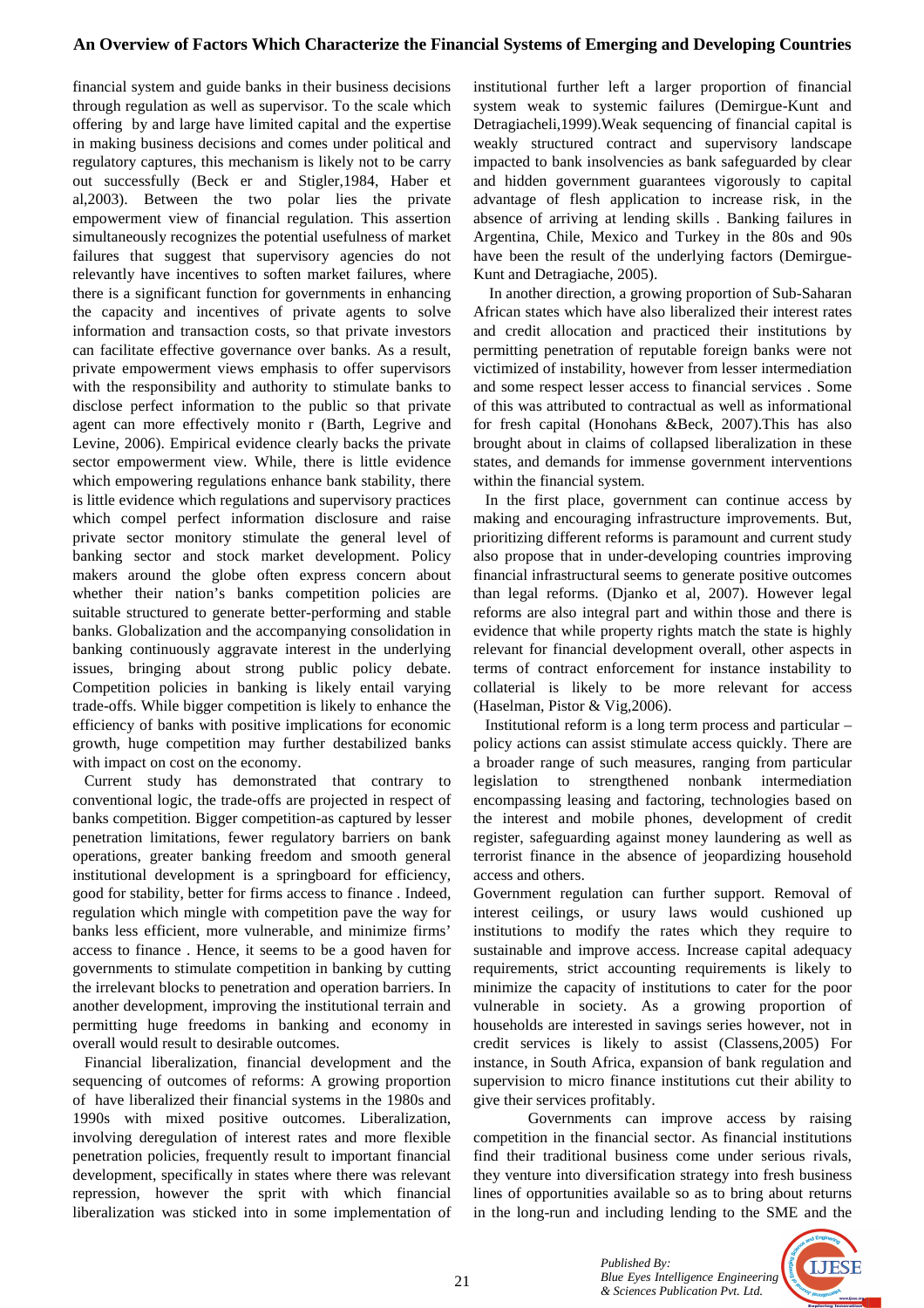very poor in the society. Given the appropriate incentives, private sector can develop and utilize fresh technologies such as credit scoring to arrive at the very segments of population who are considered vulnerable.

- Macro Stability Policy: A growing proportion of commentators argue on the good-side for Lassiezfaire in banking, on the premise that regulation might bring in greater misrepresentation than it remains, a transparency huge perception favours close microeconomic supervision regarding banking practice and enforcement of capital adequacies. However, regulatory control may be saddled with political pressures, flesh institutional structures is likely to be treated to buttress the underlying regulations.
- o Macroeconomic and stability system stability safeguarding the solvency in terms of banks and other financial sector engagements is seen as not the fundamental motive for securing macroeconomic stability. Hence, to depend advocacy concerning macroeconomic stabilization policy is clearly a penetration of the particular policy problems which give rise in conformity to macroeconomic sorts of financial sector collapse.

Financial systems in developing countries need to deregulate their operations to ensure efficiency, effectiveness, and expansion and growth. Some of the points raised are prudential regulation, stable political regime the political will, liberalization, greater innovative ,financial instrument, interest rate cuts, sound secondary markets, legislation, government intervention, greater regulation of financial assets among others.

The Basel II Capital Accord has been formulated to initiate a more risk –sensitive approach to setting capital requirements and to minimize regulatory arbitrage.

Basel II Accord applies a three pillar framework such as minimum requirements, supervisory review and market discipline all geared towards the curb of financial market developments in Third-World countries. Thus, Basel ll regulations which are meant to assist banks reduce costly bank failures.

 Some of the remedies or solution such as regulation and supervision and were hammered. Lack of Space and word count did not give me much room for the applicant to deliberate on some points in details. Prasad (2009). These issues are more relevant to middle-income emerging market economies. Among low-income economies, the emphasis may need to be more on getting the basic elements of the institutional framework right, including the legal and regulatory frameworks, corporate governance, and accounting and auditing standards. Moreover, public sector banks (PSBs) still play a dominant role in several key Asian emerging markets including China and, to a lesser extent, India. Improving the efficiency and governance of both public and private banks is a key priority. Unfortunately, in both of those countries, PSBs are often seen as instruments of social policy, including directing credit toward favored industries. A number of other Asian countries are in a similar position.

 Interestingly, the financial crisis has cast public banks in a different light. During periods of extreme financial stress

when the rest of the financial system is frozen up, public banks can serve a useful function by continuing to provide credit as they have direct government backing. But reforms are still necessary to ensure that these banks turn in an adequate performance in normal times as well. There are large but often hidden efficiency and welfare costs to maintaining an inefficient public banking system. While these banks offer a useful layer of protection during a crisis, this can be a very expensive form of insurance for the economy.

 There is no reason of course why government ownership per se should make a bank inefficient, although this is often the reality as political and social considerations often trump commercial ones. Corporatizing PSBs, which does not necessarily entail a full-scale one-shot privatization, would be one step toward improving their performance. Indeed, some PSBs have increased their efficiency and, despite their social obligations, are able to compete with private sector banks. The State Bank of India is a good example of a publicly owned bank that has become highly profitable and competes effectively with private banks, both domestic and foreign.

 The priorities for strengthening banking systems in emerging markets are quite different from those in advanced economies. While banks in many emerging markets, including China and India, meet or exceed even the higher capital requirements proposed under the Basel III Accord, the major priority for these banks is actually to improve risk management rather than to strengthen their capital bases. Given the high domestic saving rates in these economies and the likelihood that banks will remain dominant.

 Krishnan (2009) provides an interesting overview of the factors that have governed the development of India's financial markets and discusses why Indian equity markets have done well in terms of depth and resilience while corporate bond markets and the commercial paper market have barely gotten off the ground.

Financial systems for some time to come, more efficient banking systems that can do a better job at intermediating domestic savings into productive investment can enhance growth and economic welfare.

# *A. Corporate Bond Markets*

Development of corporate bond markets is necessary to broaden the scope of financial markets in order to raise financing for large-scale enterprises. In bank-dominated financial systems they create a more competitive environment, inducing entrenched banks to increase their efficiency and direct more lending to small-scale enterprises. Bond markets also provide a way of disciplining firms and increasing their transparency. In countries like India where the needs for financing of large corporate and major infrastructure projects are close to exceeding the capacity of domestic banks, corporate bond markets can serve as an important conduit for channeling both domestic and foreign capital toward these needs.

However, the development of well-functioning corporate bond markets is closely tied to the development of government bond markets since the yield curve on low-risk government bonds serves as a benchmark for pricing corporate risk. In China and India, these markets are small

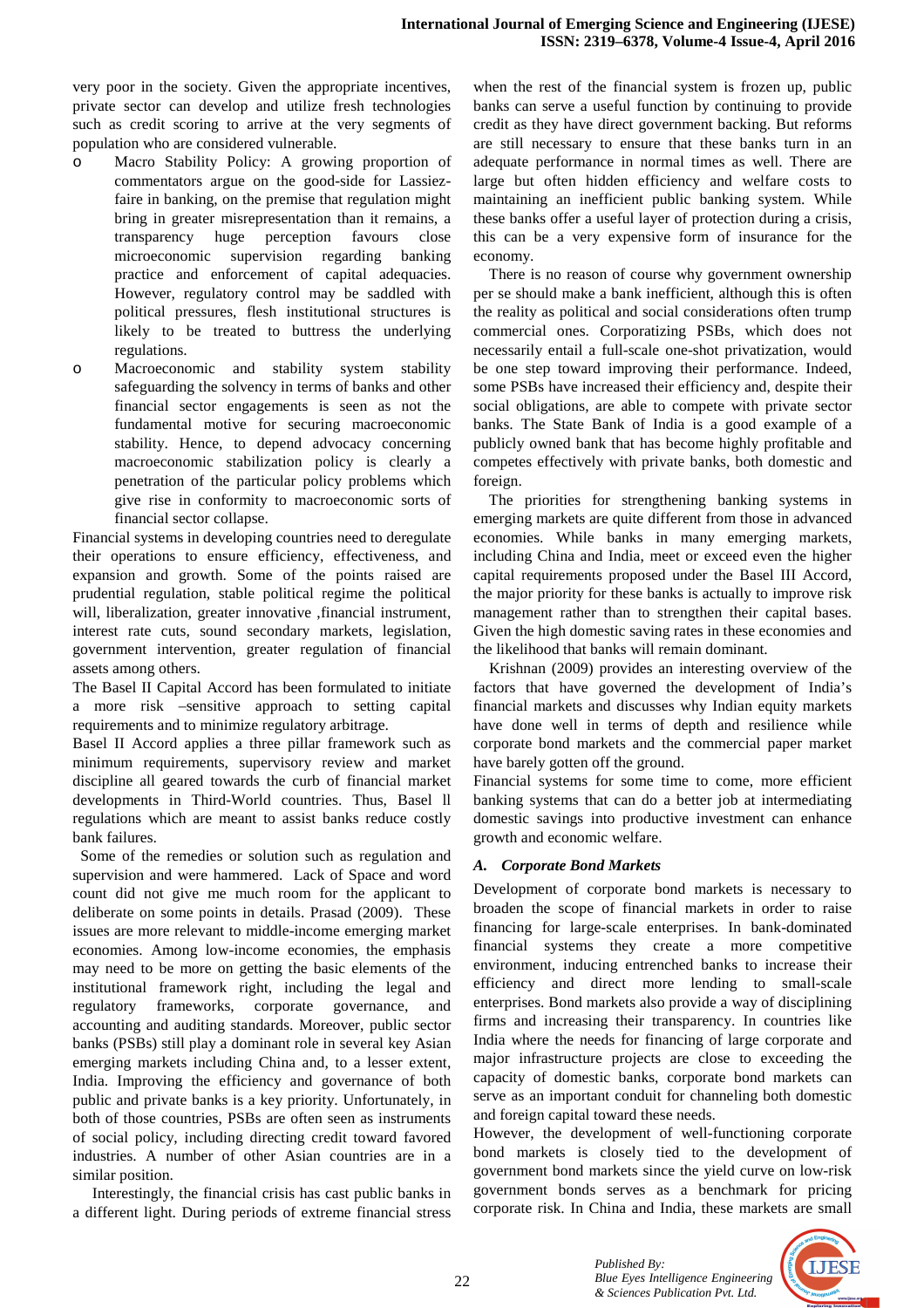and underdeveloped partly because of regulatory constraints as well.11 The Asian Bond Fund initiative was meant to catalyze the development of regional fixed-income securities markets, particularly bond markets, but has gained only limited traction in this dimension.

## *B. Development of Basic Derivatives Markets*

Improving Technical Infrastructure for Trading Financial Instruments In the big transitional markets, significant progress has been made in improving the technical infrastructure for trading various financial instruments, including equities, bonds, and derivatives. Moving more securities transactions onto open exchanges and creating a viable alternative for OTC transactions would increase transparency and efficiency in these markets. Extensive oversight of the payment, clearing, and settlement mechanisms will be necessary to maintain confidence in these markets, particularly to prevent any single financial firm from playing a dominant role, especially relatively thin markets.

 Given these financial development priorities, the question is what the right approach should be to building regulatory capacity relative to fostering financial innovation and development. While it is tempting to put financial stability first and to focus on minimizing risks and potential losses, there could be costs in terms of reduced growth and welfare that result from underdeveloped financial markets. Although derivatives products have acquired a negative connotation, there is a range of plain vanilla derivatives and securitized products that have proven to be useful innovations that reduce rather than raise systemic risk when properly regulated. These include commodity derivatives, which can play a key role in many low-income countries where a significant fraction of the workforce is still connected to agriculture as well as the extraction and processing of primary commodities. Asian countries have become increasingly open to trade, making it valuable for importers and exporters in these countries to have access to exchange rate derivatives for hedging foreign currency risk.

Indeed, even during the woes of the crisis, the Asian region made progress in setting up some of these markets. In particular, currency derivatives markets have only recently been set up in both China and India; the size of these markets has expanded substantially over the past year, indicating the strong demand for these derivative products. Indian authorities have recently permitted the introduction of credit default swaps, albeit in a limited and carefully controlled manner. Nevertheless, this development shows that there is a demand for a broader range of securitization products in the large emerging markets and those regulators are willing to accommodate this demand as long as they are reasonably certain that they can maintain adequate regulatory control over such products so that they do not elevate the level of systemic risk.

 Financial inclusion is a critical part of the financial development agenda for emerging markets. Indeed, the G-20 has highlighted the importance of the need for greater "financial access" in both advanced and emerging market economies. In the latter group of economies, a significant fraction of the population lacks access to the formal financial system. This affects economic growth and welfare

by restricting access to credit (for households and entrepreneurs), making it harder to share risks and limiting diversification of financial savings Regulators sometimes see broadening financial inclusion as increasing risks to the financial system, but, in fact, it could be a key component of increasing rather than diminishing financial and macroeconomic stability. Indeed, lack of adequate access to credit for small and medium-size enterprises as well as small-scale entrepreneurs in the This points to a difficult tension that emerging markets face between tight regulation that limits the development of new financial markets and products, and adequate regulation that provides some space for financial innovation. Financial crises can have particularly painful effects on populations living at or near subsistence levels, so relatively poor and even middleincome countries might choose prudence over innovation and the risks that the latter entails. At the same time, holding back financial innovation and development has hidden but large costs if it stunts growth or makes growth less inclusive.

 The solution might lie in broadening the perimeter of regulation and adapting the evolving international principles of regulation to suit the needs of newly emerging financial markets and institutions. Indeed, since nonbank financial intermediaries in Asian emerging markets are typically smaller than those in advanced economies while also accounting for a relatively smaller share of the financial system, it should be easier for countries in the region to upgrade their regulatory frameworks to encompass all such institutions in a more comprehensive manner.

Regulators sometimes see broadening financial inclusion as increasing risks to the financial system, but, in fact, it could be a key component of increasing rather than diminishing financial and macroeconomic stability. Indeed, lack of adequate access to credit for small and medium-size enterprises as well as small-scale entrepreneurs in the This points to a difficult tension that emerging markets face between tight regulation that limits the development of new financial markets and products, and adequate regulation that provides some space for financial innovation. Financial crises can have particularly painful effects on populations living at or near subsistence levels, so relatively poor and even middle-income countries might choose prudence over innovation and the risks that the latter entails. At the same time, holding back financial innovation and development has hidden but large costs if it stunts growth or makes growth less inclusive.

 The solution might lie in broadening the perimeter of regulation and adapting the evolving international principles of regulation to suit the needs of newly emerging financial markets and institutions. Indeed, since nonbank financial intermediaries in Asian emerging markets are typically smaller than those in advanced economies while also accounting for a relatively smaller share of the financial system, it should be easier for countries in the region to upgrade their regulatory frameworks to encompass all such institutions in a more comprehensive manner. Services sector has adverse effects on overall employment growth since these enterprises tend to be much more labor intensive in their operations than large-scale industries.

Financial inclusion often has been seen as a social priority

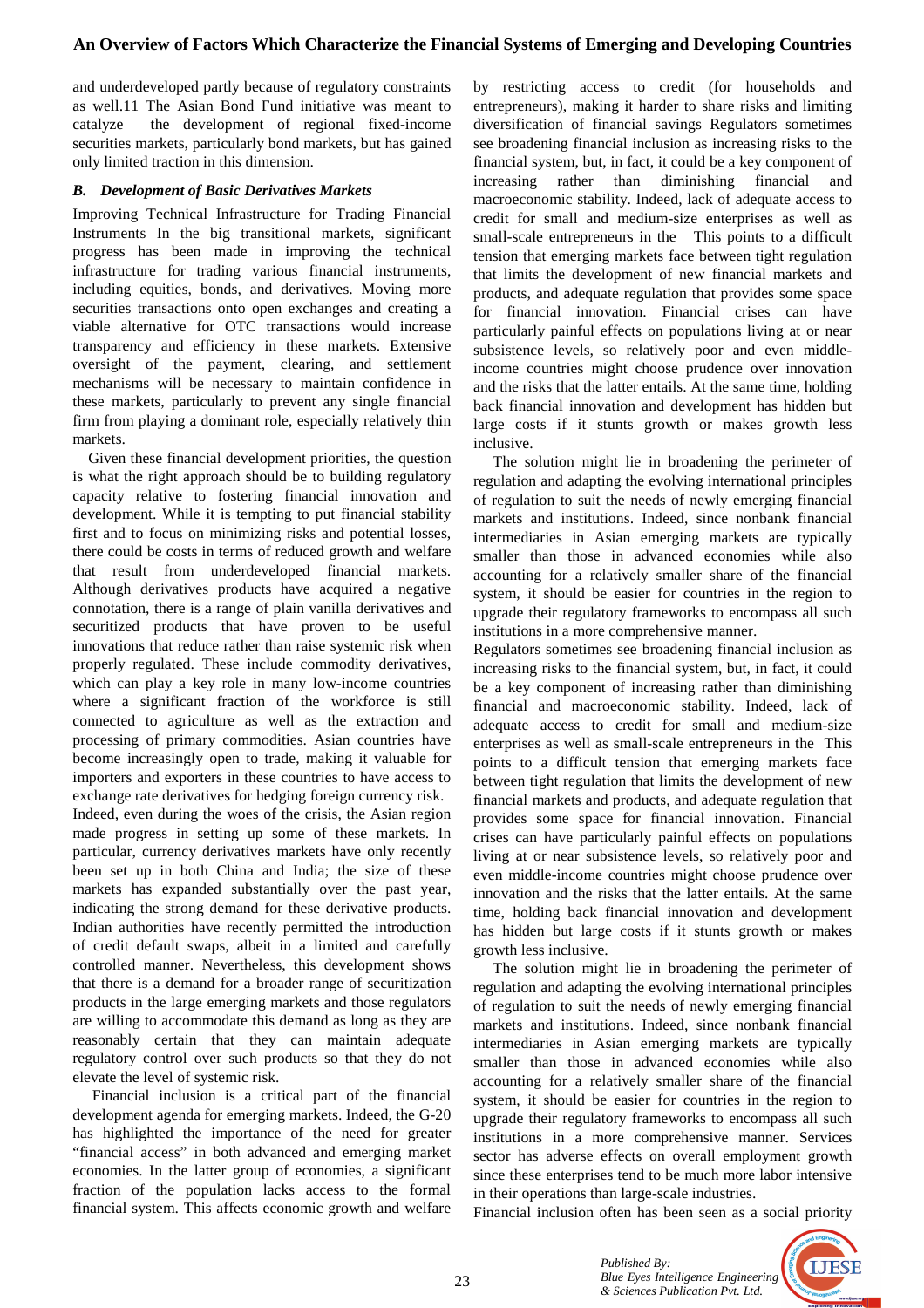that should be subsidized by the government. For instance, the Indian government requires banks to dedicate certain

amount of it financial capital.

#### **IX. RESULTS AND DISCUSSIONS**

#### **TABLE 1. The relationship between Financial Development and Economic Growth in Emerging Markets.**

| <b>Country Economy</b> | Score 1-7 | <b>Change In Score</b> |
|------------------------|-----------|------------------------|
| Brazil                 | 3.61      | ⊦0.09                  |
| Russia                 | 3.18      | $-0.04$                |
| India                  | 3.29      | + 0.05                 |
| `hina                  |           |                        |

Development Report. BRIC Country's Source: World Economic Forum (2011).

From the data above depict' Brazil's performance lies on its stable currency system, its biggest stimulant is in the nonbanking services that have remained specifically strong. Despite Brazil's has a relatively low level of financial sector liberalization, financial access remains one of the biggest strength of this economy. Study from the data indicated that China's robust economic performance could be attributed to the financial stability and the vibrant within the non-banking financial sector. But its fragile business landscape, China remains steadfast vibrant in its financial intermediation, (Locyza and Rainciere, 2004).

 The study demonstrated India's economic performance attributed to the strength of its non-banking financial services. Despite India's has a fragile financial access, its

energetic financial intermediation stimulated stronger results in its foreign exchange.

 The Russia financial performance could be rested on its currency stability. Russia persistently demonstrates solid results in financial intermediation and the non-banking financial sector. Russia under performance could be underutilized by considerable instability in its banking systems; however this could be based on better performance in other financial services that impact positively to its outstanding performance (Lee 2009). To ensure as to whether financial development and economic growth have any correlation or linkage, this study have a world perspective at the economic index of the BRIC states ie, Brazil, Russia, India and China over the first quarter of 2012. This analysis will prove a transparent perception of this issue (Lee, 2009).

|                      | <b>Domestic Credit</b><br>to Private Sector | <b>Liquid Liabilities as</b><br>% of GDP | <b>Bank Depositors</b><br>of GDP |
|----------------------|---------------------------------------------|------------------------------------------|----------------------------------|
| Africa               | 36.3                                        | 54.4                                     | 45.5                             |
| Sub-S/Africa         | 24.4                                        | 35.3                                     | 29.7                             |
| N/Africa             | 48.1                                        | 73.4                                     | 61.4                             |
| E/Africa             | 21.0                                        | 30.4                                     | 26.11                            |
| W/Africa             | 20.3                                        | 35.5                                     | 27.2                             |
| W/A without Nig.     | 20.5                                        | 35.7                                     | 27.0                             |
| S/Africa             | 43.1                                        | 45.1                                     | 44.4                             |
| $SO/A$ without $S/A$ | 31.8                                        | 45.7                                     | 42.6                             |
| L/A& Caribbean       | 45.5                                        | 54.0                                     | 48.9                             |
| H.Income OECD        | 134.3                                       | 114.4                                    | 100.4                            |

#### **TABLE 2: Depth of Financial Development in Africa**

#### *Source: Global Financial Development (2014)*

Applying this measure,, Sub-Saharan Africa seemed to have the lowest financial depth within the various parts of the region as reflected in table 2.The study indicated that at 24% internal credit to the private sector is approximately half the average ratio for North Africa as well as Latin America and Caribbean and less than a one-forth in respect of OCED countries. The research underscores that West and East Africa recorded the lowest ratios of 20% and 21% respectively. In the case of South Africa, it records a relatively a jump of ratio 43%. This shows growth in

financial development in this region. The ratio of liquid liabilities to GDP, a measure of monetary resources serves as a detailed symbol in terms of the level of financial intermediation by major financial actors as well as bank deposits as a percentage reflected a lesser ratio of low financial depth in the case of West Africa and East Africa as depicted in column 3 and 4 of the above table. Deepening within the financial sector in the long-run can be explained partly by financial institutions capacity to have an enquiry into repayment history among financial intermediaries.

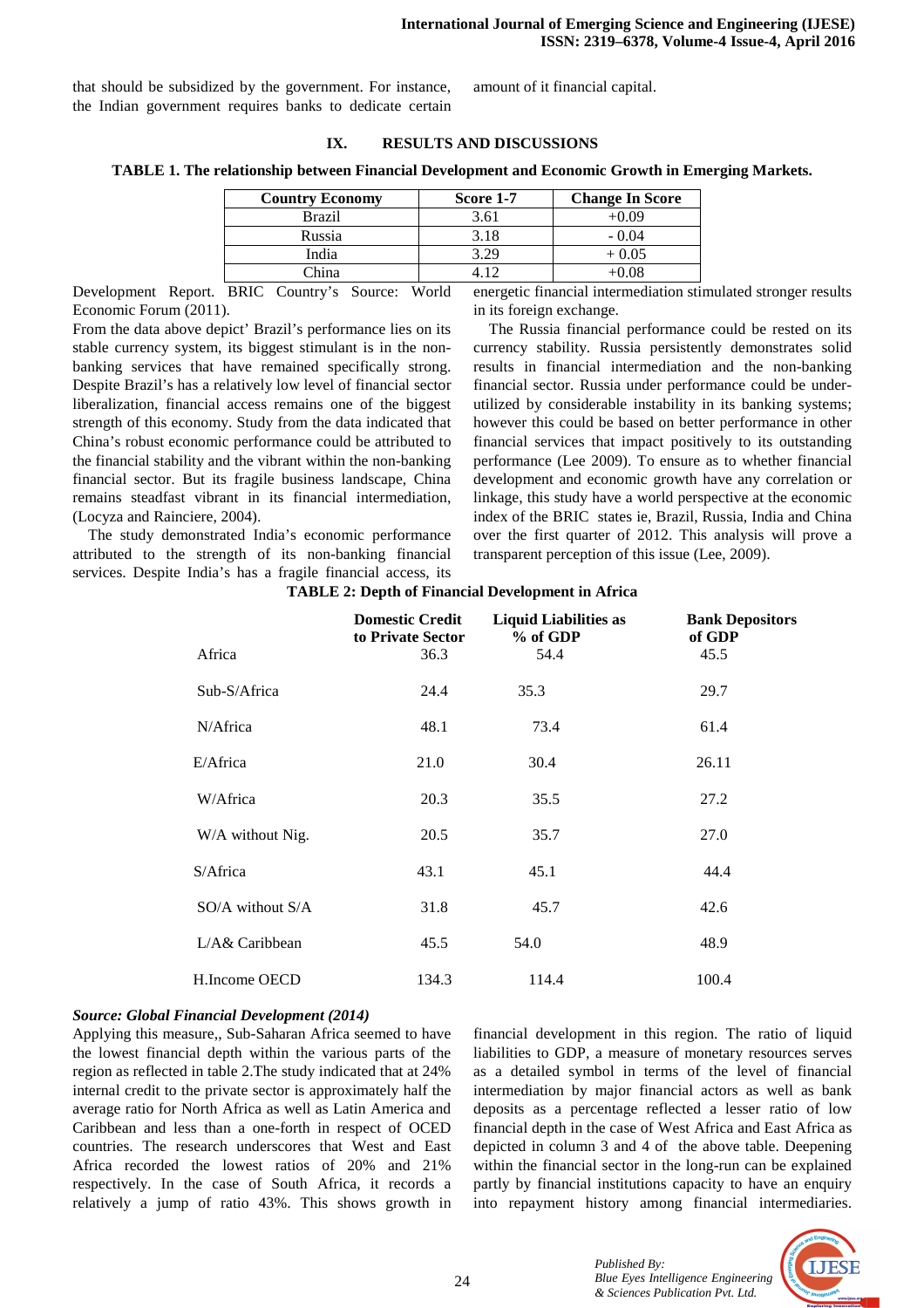## **An Overview of Factors Which Characterize the Financial Systems of Emerging and Developing Countries**

Difficulties in setting up borrowers' capacity and desire to resettlement and absence of schemes that impact negatively to poor financial development. In poor and institutional landscape, financial institutions come under serious risk in terms of lending to agents with dismal prospects of repayments.

#### **X. CONCLUSION**

In conclusion, this essay had really discussed the underlying characteristics pertaining to developing countries financial system. These are the problem of saving, loans, taxation, interest rates, credit and compulsory reserves was elaborated. Also, the market imperfections were discussed such as equity issues, underdeveloped capital markets, asymmetric information, poor property rights and highly volatile economic environment was assessed. The problems of conglomerates,, financial layering, issues of public finance, cost of financial intermediation, banking operation cost and non-performing assets were seriously analyzed comprehensively.

 This paper had really discussed the underlying characteristics pertaining to developing countries financial system. These are the problem of saving, loans, taxation, interest rates, credit and compulsory reserves was elaborated. Also, the market imperfections were discussed such as equity issues, underdeveloped capital markets, asymmetric information, poor property rights and highly volatile economic environment was assessed. The problems of conglomerates,, financial layering, issues of public finance, cost of financial intermediation, banking operation cost and non-performing assets were seriously analyzed comprehensively .

There are six key characteristics that suggest weaknesses in developing countries' financial systems: (i) weak public institutions; (ii) lack of experience in the operation of financial markets and excessive emphasis on public ownership of financial institutions; (iii) inadequate accounting and risk assessment standards; (iv) high concentration of ownership in financial institutions; (v) expensive or inefficient financial intermediation; and (vi) lack of an internationally diversified banking portfolio. These characteristics give rise to a series of problems that can affect market stability and weaken the quality of supervision in developing economies. They can also contribute to increased credit risk, a lack of market support in institutional monitoring, and inadequate standards for the entrance and exit of financial institutions.

 Although idiosyncratic events within financial markets generate specific obstacles to supervision in developing and emerging economies. The challenges of financial reforms are by and large determined by the level of complexity and development in the financial market, and the capacity and expertise of the supervisors. Regulatory agencies have the expertise necessary to create new methods of supervision to cover new and changing risk situations. It is illogical to think that developing countries that have not created fundamental regulatory mechanisms, such as basic systems of investment classification or loan controls, will be capable of implementing these types of reform, which require expert personnel to implement and oversee them.

 First and second-generation financial reforms should not necessarily be implemented in a mechanical or strictly sequential fashion, in which finishing the first round is a prerequisite to beginning the second. It is perfectly possible that second-generation reforms may be implemented alongside first-generation changes, depending on the characteristics of each specific market.

 The position of developing and emerging countries in international forums should be based on a solid understanding of the specific problems of supervision and the principal required courses of policy action in those countries. The recommendations in the Basle documents constitute general principles, useful as reference to what makes an ideal framework for banking supervision, within a context of well-established markets and independent public institutions with the required authority and expertise.

 However, the reality of the majority of developing and emerging countries is far removed from such a context. Its supervisory weaknesses lie more in the implementation of· agreed principles than in the definition of legal frameworks. The main issues on which the developing countries should concentrate as they develop their own positions in international forums are: capital adequacy, financial conglomerates, consolidated supervision, internationalization, management evaluation, credits to related parties, entry requirements, exit mechanisms, supervision of assets and market risk.

#### **REFERENCES**

- 1. Arrau, Patricio (1996), "Competitividad de la Banca Chilena su Proceso de .Internationalization," In: Paul L.H. and F. Suarez (eds.),
- 2. Barth, J, Caprio G & Levine, R. (2007), Rethinking Bank Regulation-Till Angels Govern. New York, Cambridge University Press.
- 3. Barth,J.R.G,Caprio Jr & Levine,R.(2013), Bank Regulation & Supervision , Journal of Financial Economic Policy, 5(2),11-219.
- 4. Beck T, Demirgue-Kunt, A and Levine R,(2005). Law and Firms access to finance, America Law & Economics Review, 7,211-252
- 5. Beck, T, Dimirgue-Kunt & Maksinovic, V (2006), Financing Patterns around the World: Are Small Firms different, World Bank.
- 6. Beck,G and Stigler. (1974). Law Enforcement, Malfeasance, and the competition of enforcers, Journals of Legal Studies,3-18
- 7. Bongini, Stefano, Ferri, C. (2009), Emerging Markets Systems, 1st edition, Basingstoke, UK, Palgrave-Macmillan.
- 8. Chen,C.( 2009), Bank Efficiency in Sub-Saharan Africa Middle Income Countries. IMP Working Paper, Number 14.
- 9. Cook Malcolm, (2008), The Banking Reforms in South-East, Ist Edition, Oxford, Routledge.
- 10. Classens (2005), Access to financial services; A review of the issues and public policy objectives; World Bank Policy Research Working Paper 3589.
- 11. Clarssens (2014), Foreign Banks: Trends & Impacts. Journal2 of Money, Credit & Banking, 46(1), 296-326
- 12. Clive, W.R (2010), Financial Globalization Growth & the Crisis of 2007-09, Washington DC, Peterson Institution for International Economics.
- 13. Demirgue-Kunt, A and Detragiache, E (2005). Cross-Country empirical Studies of Systemic bank distress: A survey of National Institute Economic Review,192(1)68-83.
- 14. Demirgue-Kunt & Detragiache (1998), The Determination of Banking Crisis: Evidence from Developed and under developing Countries, IMF Staff Papers 45,pp81-109.
- 15. Djakov, S. McLeish, L and Shiefer, A (2007), Private Credit in 129 Countries, Journal of Financial Economics,84(2),299-329.
- 16. Edwards J. (1993), Banks, Finance and Investment; Lessons from Germany? The Economic Review,10-13 February 1993.
- 17. Edwards J.S.S and Fischer K. (1994), Banks, Finance and Investment in Germany, Cambridge University Press.
- 18. Goldsmith, R.W. (1969), Financial Structure & Development. New Haven, CT: Yale University Press.

*& Sciences Publication Pvt. Ltd.* 

*Published By:*